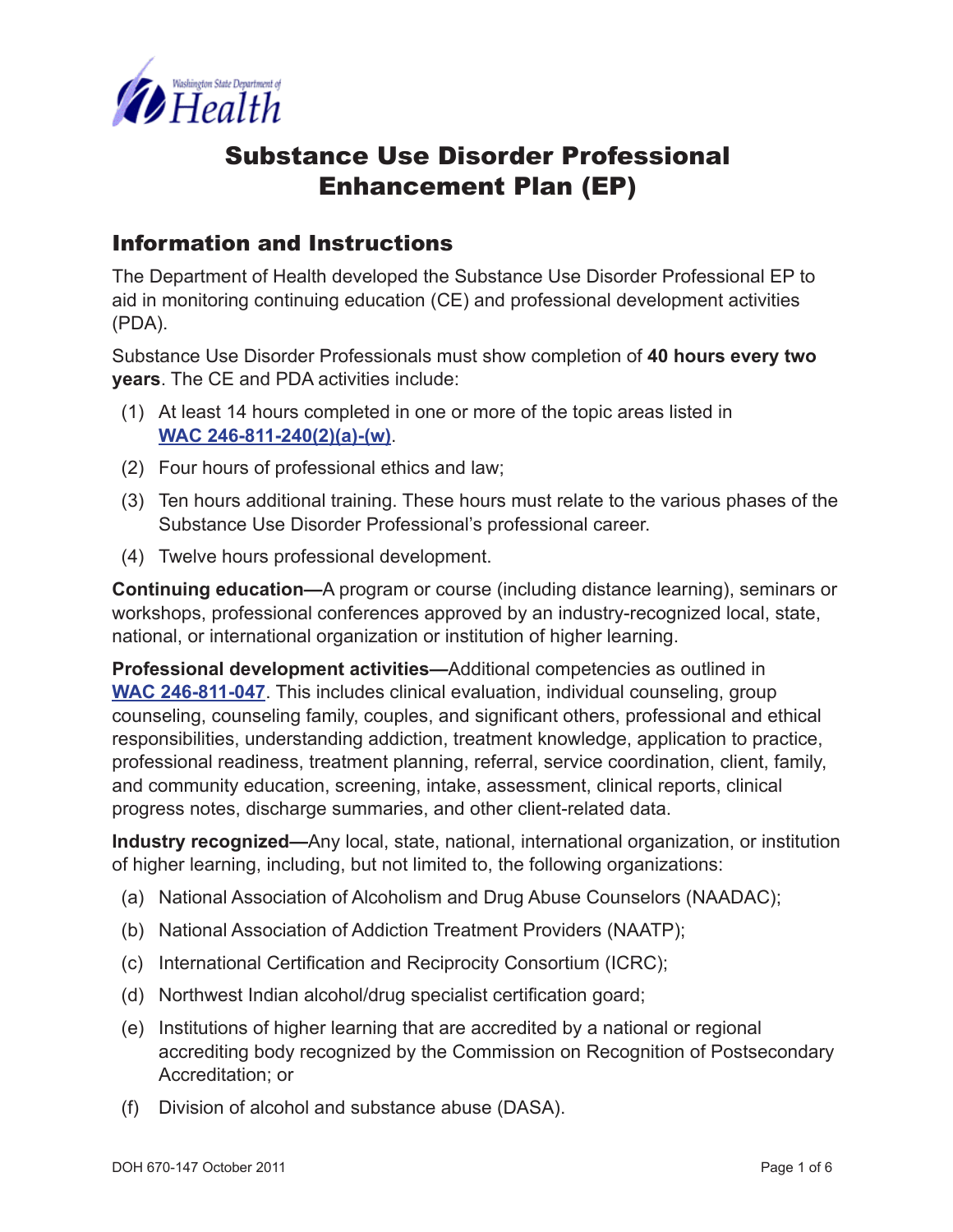**Distance learning—**Industry recognized education obtained to enhance proficiency in one or more of the professional development activities as outlined in subsection (2) of this section. This is obtained through sources such as internet course work, satellite downlink resources, telecourses, or correspondence courses.

**Agency sponsored training—**Training provided by an agency that is **not** limited to people working within that agency and is a professional development activity as outlined in subsection (2) of this section.

**In-service training—**Training provided by an agency that is limited to people working within that agency and is a professional development activity as outlined in subsection (2) of this section.

You must complete the enhancement plan for a two-year period. To complete the plan, you will need to put your name on the top of the form as well as the date you developed it. You will also need to include your renewal dates.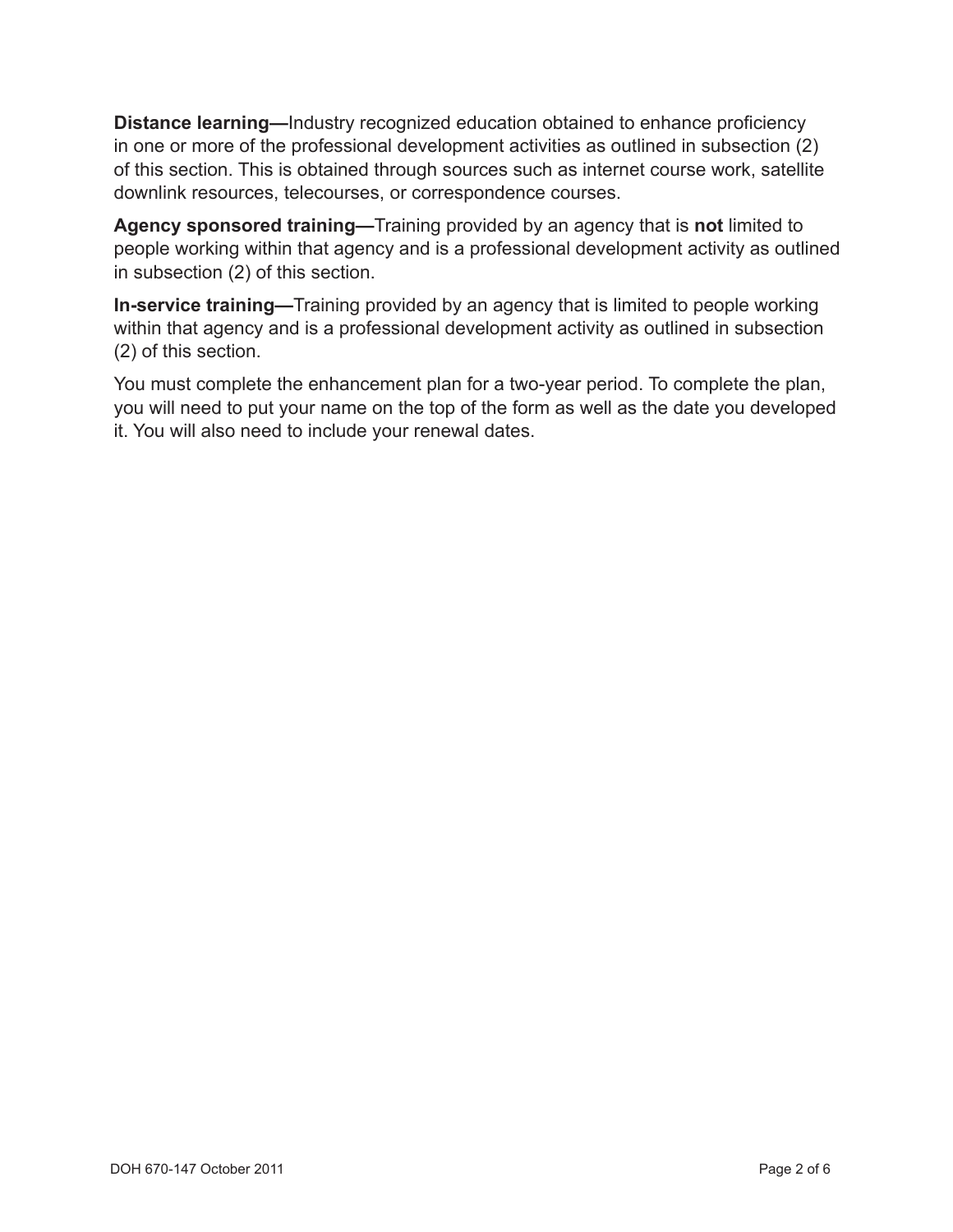| Name of Substance Use Disorder Professional: |  |
|----------------------------------------------|--|
| Date Enhancement Plan was developed:         |  |
| For the period from :                        |  |

(Last Renewal Date) (Next Renewal Date)

## Continuing Education Hours As required by WAC 246-811-030(2)(a) through (w)

| Must equal at least 14 hours every two years. |                                                                                                                                                     |                                                            |                            |                                    |
|-----------------------------------------------|-----------------------------------------------------------------------------------------------------------------------------------------------------|------------------------------------------------------------|----------------------------|------------------------------------|
|                                               | <b>Competencies</b>                                                                                                                                 | List the training course<br>course that fits this category | Date of<br><b>Training</b> | <b>CE Units</b><br><b>Received</b> |
| (a)                                           | Understanding addiction                                                                                                                             |                                                            |                            |                                    |
| (b)                                           | Pharmacological actions of alcohol<br>and other drugs                                                                                               |                                                            |                            |                                    |
| (c)                                           | Substance abuse and addiction<br>treatment methods                                                                                                  |                                                            |                            |                                    |
| (d)                                           | Understanding addiction placement,<br>continuing care and discharge criteria<br>including American Society of<br>Addiction Medicine (ASAM) criteria |                                                            |                            |                                    |
| (e)                                           | Cultural diversity including people<br>with disabilities and its implication<br>for treatment                                                       |                                                            |                            |                                    |
| (f)                                           | Substance use disorder clinical<br>evaluation (screening and referral to<br>including co morbidity)                                                 |                                                            |                            |                                    |
| (g)                                           | HIV/AIDS brief risk intervention for<br>the chemically dependent                                                                                    |                                                            |                            |                                    |
| (h)                                           | Substance use disorder treatment<br>planning                                                                                                        |                                                            |                            |                                    |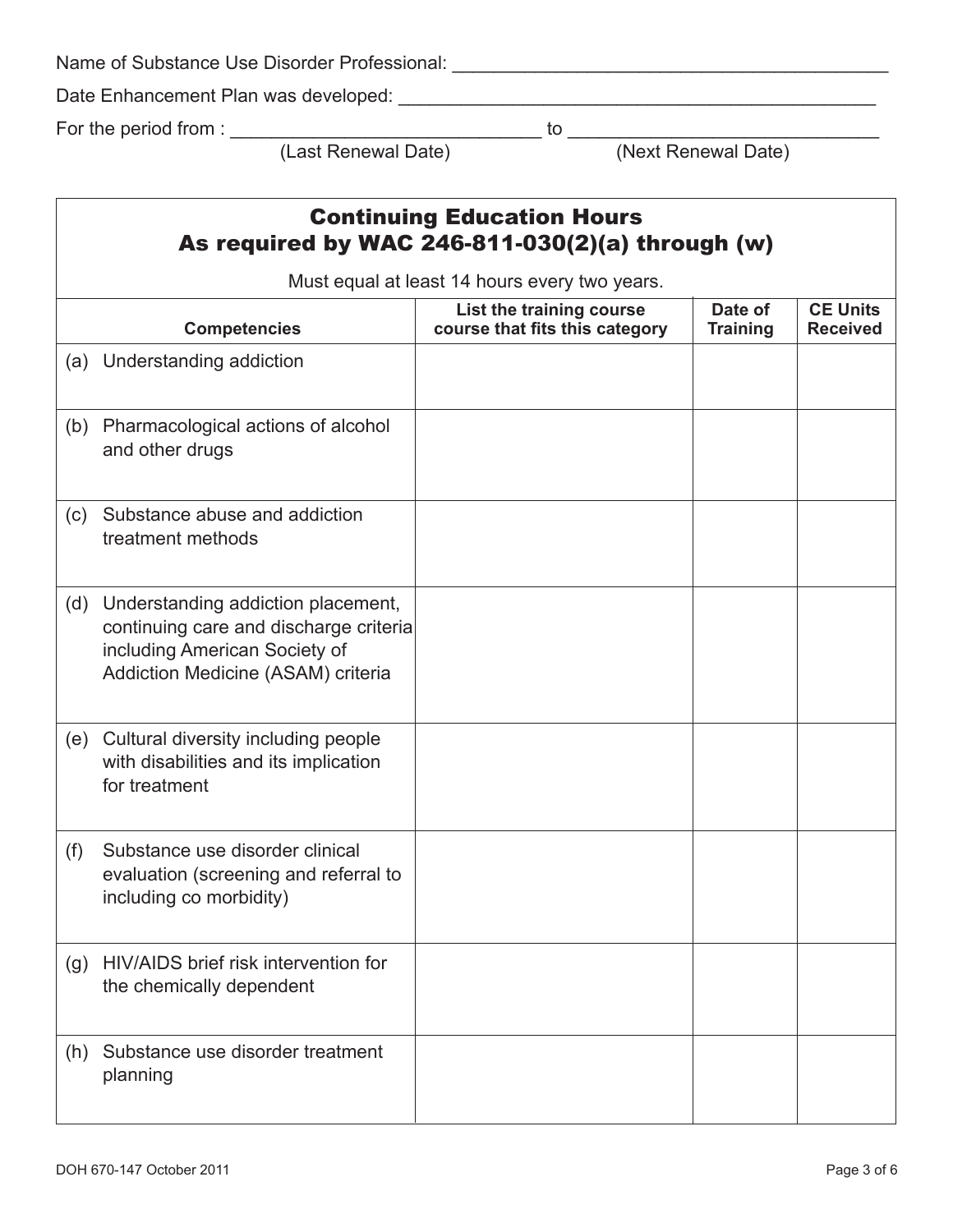| <b>Competencies</b>                                                                                                                                                                  | List the training course<br>course that fits this category | Date of<br><b>Training</b> | <b>CE Units</b><br><b>Received</b> |
|--------------------------------------------------------------------------------------------------------------------------------------------------------------------------------------|------------------------------------------------------------|----------------------------|------------------------------------|
| Referral and use of community<br>(i)<br>resources                                                                                                                                    |                                                            |                            |                                    |
| Service coordination (implementing the<br>(j)<br>treatment plan, consulting, continuing<br>assessment and treatment planning)                                                        |                                                            |                            |                                    |
| Individual counseling<br>(k)                                                                                                                                                         |                                                            |                            |                                    |
| Group counseling<br>(1)                                                                                                                                                              |                                                            |                            |                                    |
| (m) Substance use disorder counseling for<br>families, couples and significant others                                                                                                |                                                            |                            |                                    |
| (n) Patient, family and community<br>education                                                                                                                                       |                                                            |                            |                                    |
| Developmental psychology<br>(0)                                                                                                                                                      |                                                            |                            |                                    |
| Psychopathology and abnormal<br>(p)<br>psychology                                                                                                                                    |                                                            |                            |                                    |
| (q) Documentation to include: screening,<br>intake, assessment, treatment plan,<br>clinical reports, clinical progress notes,<br>discharge summary and other patient<br>related data |                                                            |                            |                                    |
| Substance use disorder confidentiality<br>(r)                                                                                                                                        |                                                            |                            |                                    |
| (s) Professional and ethical responsibilities                                                                                                                                        |                                                            |                            |                                    |
| Relapse prevention<br>(t)                                                                                                                                                            |                                                            |                            |                                    |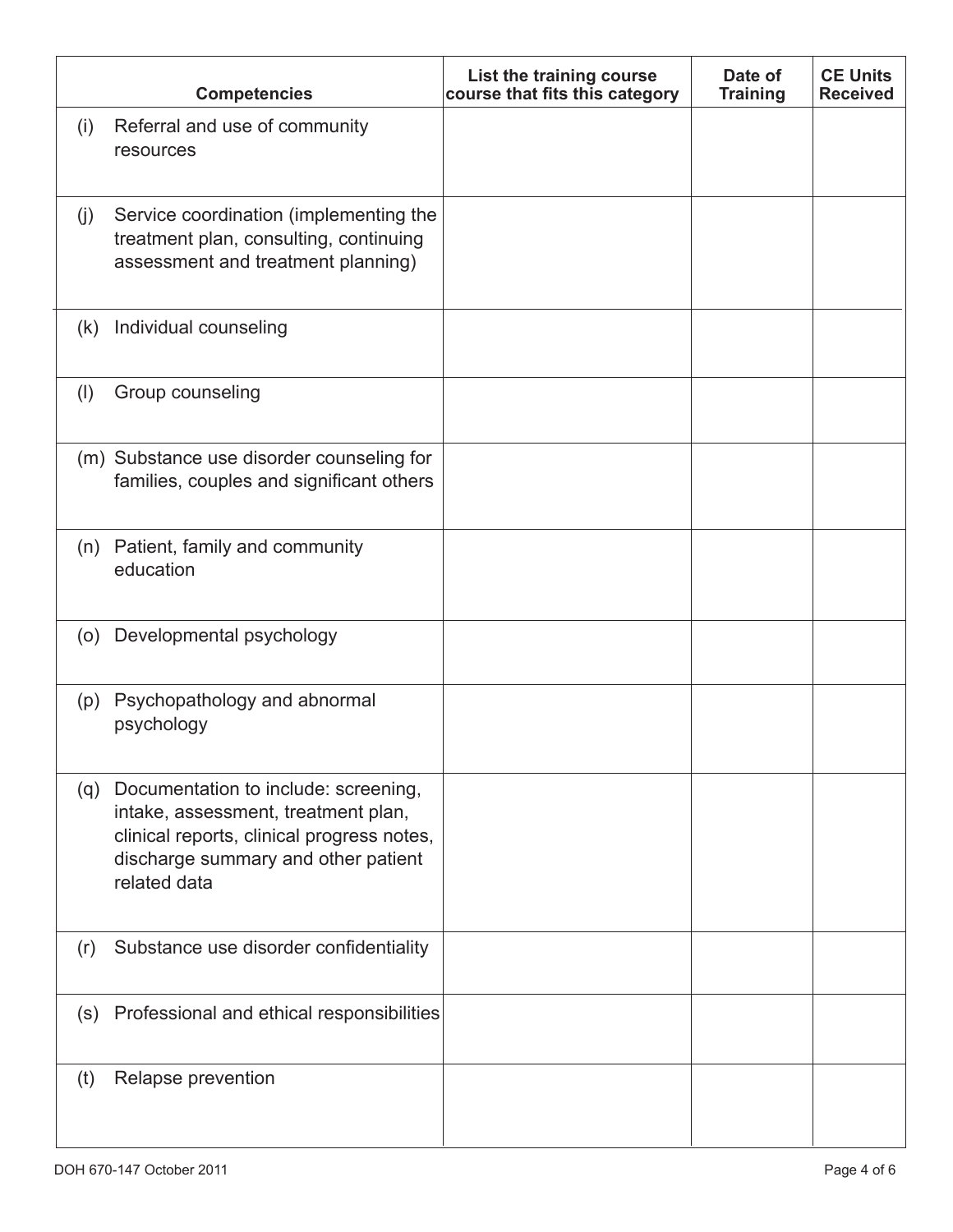|                                                                               | <b>Competencies</b>                                           | List the training course<br>that fits this category | Date of<br><b>Training</b> | <b>CE Units</b><br><b>Received</b> |
|-------------------------------------------------------------------------------|---------------------------------------------------------------|-----------------------------------------------------|----------------------------|------------------------------------|
| u.                                                                            | Adolescent substance use disorder<br>assessment and treatment |                                                     |                            |                                    |
| V.                                                                            | Substance use disorder case<br>management                     |                                                     |                            |                                    |
| W.                                                                            | Substance use disorder rules and<br>regulations               |                                                     |                            |                                    |
| Total Hours—must have at least 14 continuing education hours every two years. |                                                               |                                                     |                            |                                    |

| <b>Professional Ethics and Law</b>                      |                                                            |                            |                                    |
|---------------------------------------------------------|------------------------------------------------------------|----------------------------|------------------------------------|
| Must equal at least four hours every two years.         |                                                            |                            |                                    |
| <b>Competencies</b>                                     | List the training course<br>course that fits this category | Date of<br><b>Training</b> | <b>CE Units</b><br><b>Received</b> |
| <b>Professional Ethics and Law</b>                      |                                                            |                            |                                    |
| <b>Professional Ethics and Law</b>                      |                                                            |                            |                                    |
| Total Hours—must have at least 4 hours every two years. |                                                            |                            |                                    |

#### Additional Training

This training related to various aspects of a professional career. Must equal at least 10 hours every two years.

| List the training course that fits this category                                        | Date of<br><b>Training</b> | <b>CE Units</b><br><b>Received</b> |
|-----------------------------------------------------------------------------------------|----------------------------|------------------------------------|
| Continuing Education Hours WAC 246-811-030(2)(a)-(2)(a)-(w)                             |                            |                                    |
| Substance Use Disorder Professionals must complete at least 10 hours<br>every two years |                            |                                    |
|                                                                                         |                            |                                    |
|                                                                                         |                            |                                    |
| Total Hours—must have at least 10 hours every two years.                                |                            |                                    |